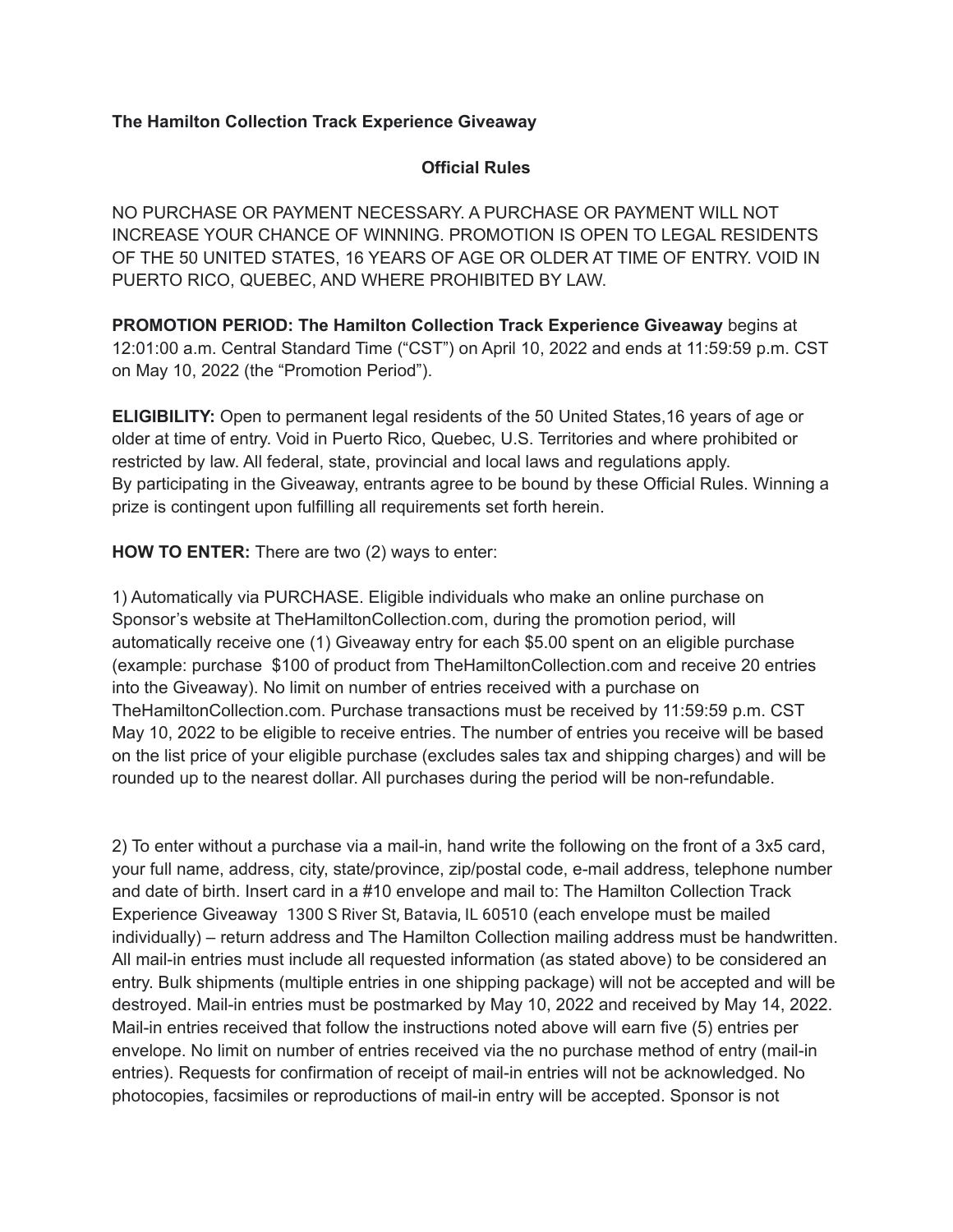responsible for late, lost, damaged, stolen, incomplete, illegible, postage due, or misdirected entries. Proof of mailing does not constitute proof of delivery. Metered mail will not be accepted.

All information must be complete to be eligible. Personal information collected from entrants is used only for the purpose of the Giveaway and will not be re-used, sold or shared in any manner, unless entrant agrees to receive further information on Sponsor's or prize partner's products and promotions. Use of computer programs and/or other automated devices to enter the Giveaway is prohibited.

**PROVISION OF MATERIALS AND INFORMATION/INTELLECTUAL PROPERTY:** By entering the Giveaway, Entrant represents and warrants as follows (1) that it fully owns or has properly licensed whatever materials and information it submits hereunder in connection with the Sweepstakes and can make such submissions with violating any: applicable law, agreement with any third-party, and/or third-party right of any kind (including without limitation any intellectual property, data protection, privacy or publicity right.

**GRAND PRIZE DRAWING:** A random drawing for the Grand Prize will be conducted on or about May 17, 2022. Odds of winning a Grand Prize depend on the number of eligible entries received. Drawing from all eligible entries received by the Sponsor Representative. Odds of winning depend on the number of eligible entries received for the Sweepstakes. By entering the Sweepstakes, Entrants fully and unconditionally agree to be bound by these Official Rules and the decisions of the Sponsor and Sweepstakes Entities, which will be final and binding in all matters relating to the Sweepstakes.

**PRIZE:** There is a total of one (1) Grand prize offered in this Giveaway is the opportunity to join The Hamilton Collection Crew on June 23, 2022, at Autobahn Country Club located in Joliet, IL.

**GRAND PRIZE DETAILS:** Grand Prize fifty (50) winners and their plus one are responsible for transportation to and from the track.

**PRIZE GENERAL RULES:** Grand Prize Potential Winner will be notified by a live stream on YouTube on May 17, 2022. When the winner has been selected, they have one (1) week to send a message to The Hamilton Collection instagram account to claim their prize. If they have not responded in that period an alternate winner will be selected. Should the potential Winner (or any other alternate potential Winner) decide to decline the prize for any reason whatsoever, Sponsor shall have no further obligation to that potential Winner, and an alternate potential Winner will be selected, if time permits. Limit of one (1) prize per person/household. All prizes are non-transferable or assigned and no substitutions or cash redemptions; except at Sponsor's sole discretion or otherwise provided herein. The sponsor will not replace any lost or stolen prizes. In the case of unavailability of any prize, Sponsor reserves the right to substitute a prize of equal or greater value. Winners must be 18 years or older to be on the track to ride passenger. All terms and conditions apply to the use of the prizes and are incorporated herein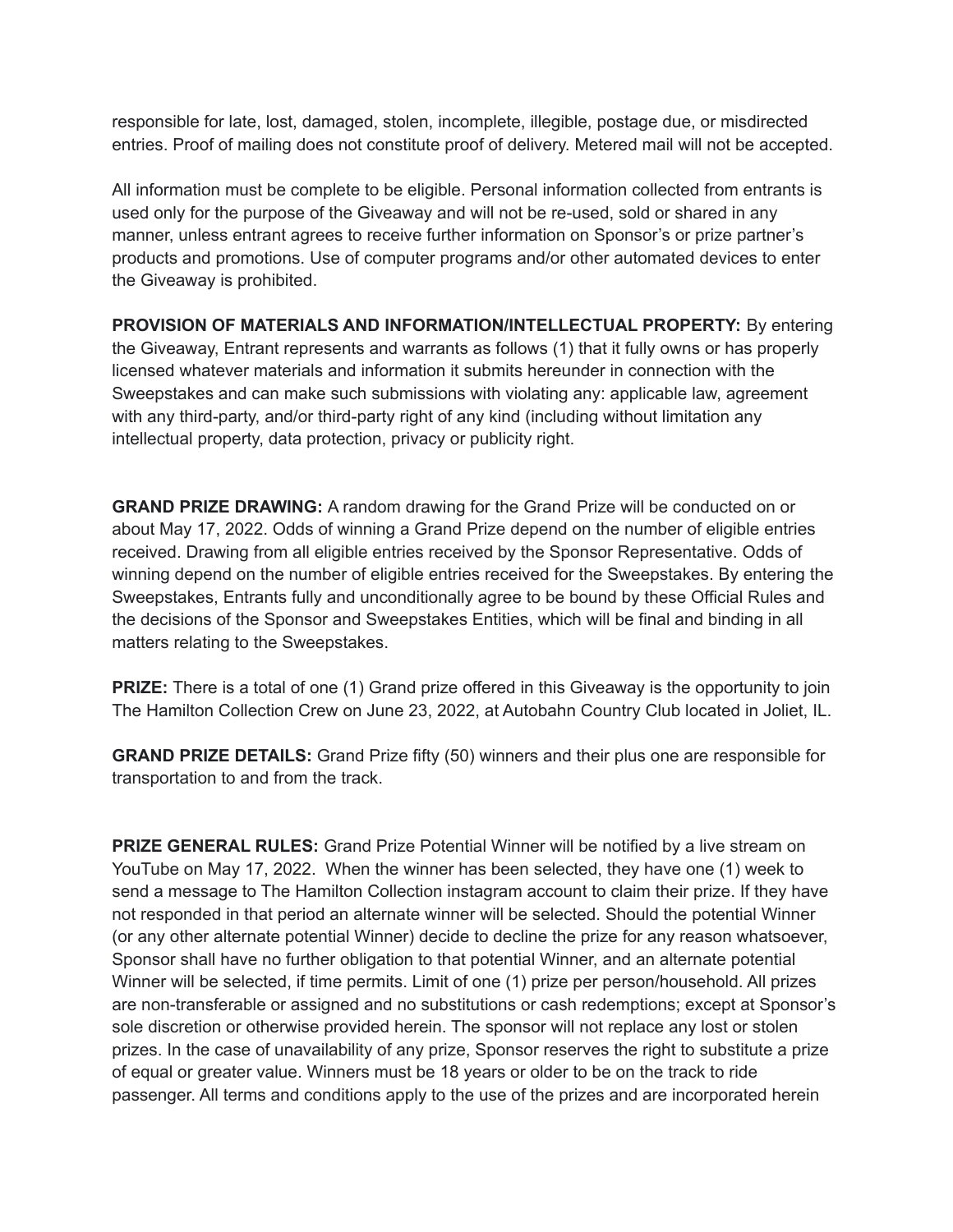by reference. Each prize winner is solely responsible for all applicable federal, state, and local taxes, including taxes, imposed. No more than the stated number of prizes set forth in these Official Rules will be awarded. Potential prize winners consent to the use of his/her name, likeness, biographical information, image, and voice in advertising worldwide without additional compensation.

**WAIVERS, DISCLAIMERS, RELEASES, INDEMNITY:** NO LIABILITY BY PARTICIPATING, ENTRANTS AND PRIZE WINNERS AGREE TO RELEASE, DISCHARGE, INDEMNIFY, AND HOLD HARMLESS THE SPONSOR, THE SWEEPSTAKES ENTITIES, AND EACH OF THEIR RESPECTIVE OFFICERS, DIRECTORS, EMPLOYEES, REPRESENTATIVES AND AGENTS (COLLECTIVELY, THE "RELEASED PARTIES") FROM AND AGAINST ANY INDIRECT, INCIDENTAL, CONSEQUENTIAL, OR PUNITIVE DAMAGE CLAIMS (INCLUDING WITHOUT LIMITATION LOST PROFITS) MADE BY ANY ENTRANT, PRIZE WINNER, OR ANY OTHER THIRD PARTIES, RELATED IN ANY WAY TO THE OPERATION OF THIS SWEEPSTAKES AS WELL AS ANY OTHER CLAIMS, DAMAGES, LIABILITY DUE TO ANY INJURIES, DAMAGES OR LOSSES TO ANY PERSON (INCLUDING DEATH) OR PROPERTY OF ANY KIND RESULTING IN WHOLE OR IN PART, DIRECTLY OR INDIRECTLY, FROM RECEIPT, ACCEPTANCE, POSSESSION, MISUSE, OR USE OF A PRIZE OR PARTICIPATION IN ANY PROMOTION-RELATED ACTIVITY OR PARTICIPATION IN THIS SWEEPSTAKES. SPONSOR'S ENTIRE LIABILITY WITH RESPECT TO ANY ENTRANT'S PARTICIPATION IN THE SWEEPSTAKES, THESE OFFICIAL RULES, AND/OR ANY ENTRANT'S RECEIPT OF PRIZE SHALL BE LIMITED TO \$500. SOME JURISDICTIONS MAY NOT ALLOW THE AFOREMENTIONED LIMITATIONS OR EXCLUSIONS OF LIABILITY, AND AS SUCH, THE ABOVE LIMITATIONS OR EXCLUSIONS MAY NOT APPLY TO YOU. CHECK YOUR LOCAL LAWS FOR ANY RESTRICTIONS OR LIMITATIONS REGARDING THESE LIMITATIONS OR EXCLUSIONS. 11. DISPUTE RESOLUTION THE PARTIES HERETO ACKNOWLEDGE AND AGREE AS FOLLOWS (1) THAT ALL DISPUTES, CAUSES OF ACTION, AND CLAIMS CONNECTED TO OR ARISING IN ANY WAY HEREUNDER BETWEEN THE PARTIES SHALL BE RESOLVED SOLELY ON AN INDIVIDUAL BASIS (I.E., CLASS ACTIONS SUITS ARE HEREBY WAIVED BY THE PARTIES) AND EXCLUSIVELY BY THE STATE OR FEDERAL COURTS SITUATED IN OUTAGAMIE COUNTY, WISCONSIN; (2) THAT THE LAWS OF THE STATE OF WISCONSIN SHALL GOVERN, WITHOUT REGARD TO ITS CONFLICT OF LAWS PRINCIPLES; AND (3) THAT THE PARTIES HERETO WAIVE ANY RIGHT TO A TRIAL BY JURY.

**SPONSOR** The Sponsor will be collecting, storing, and exploiting personal data about Entrants online, in accordance with its privacy policy/terms of use found at www.TheHamiltonCollection.com

**WINNERS LIST** To obtain the name of the Grand Prize Winner, visit the YouTube Live on May 17, 2022 for a written list in the description.